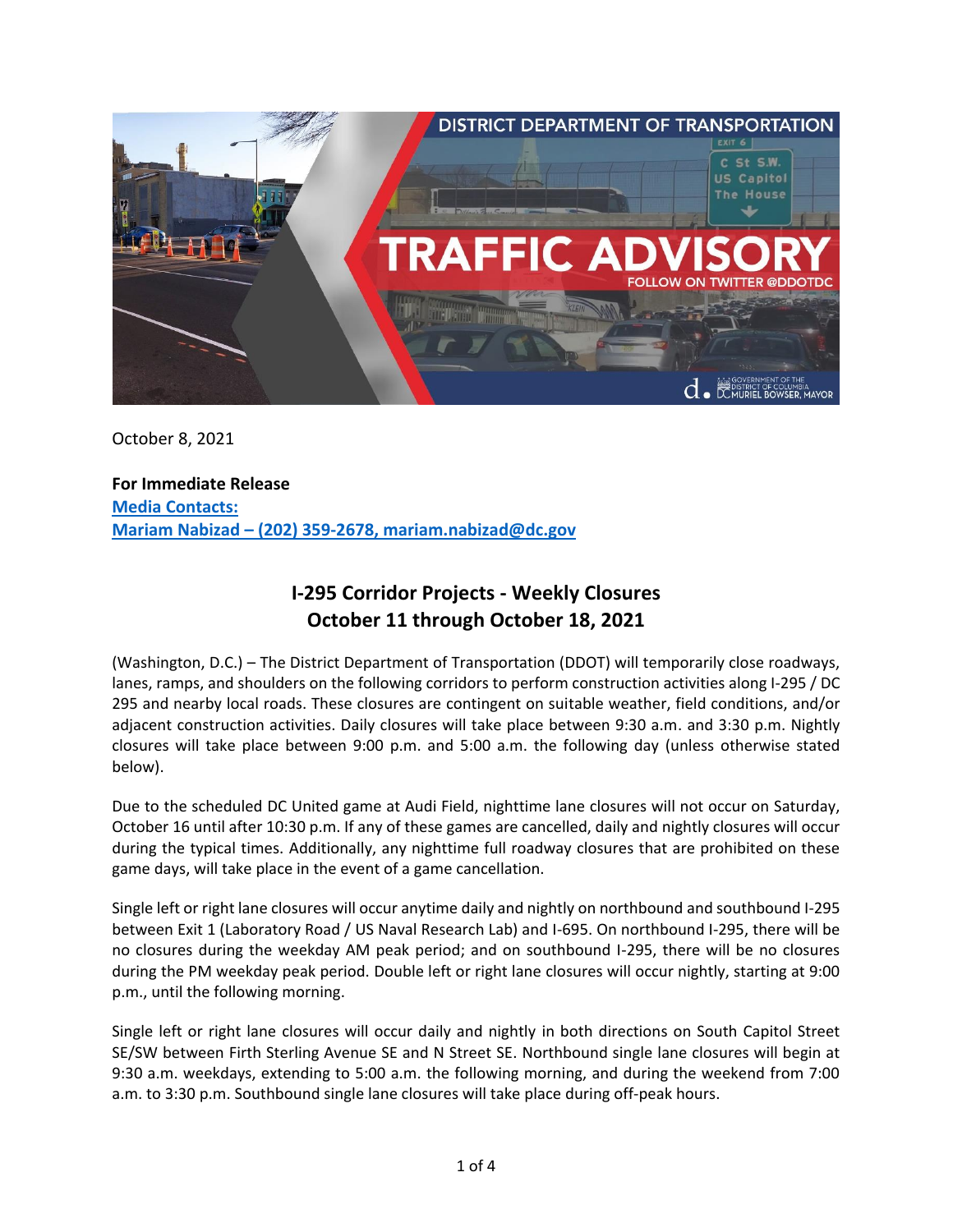Single left or right lane closures will occur daily and nightly in both directions Suitland Parkway SE between the Martin Luther King, Jr. Avenue SE overpass and South Capitol Street SE. These single lane closures along these roadways will take place during off-peak hours. Double left or right lane closures will only occur nightly, starting at 9:00 p.m., until the following morning.

No other closures on South Capitol Street SE/SW or Suitland Parkway SE will take place on weekdays between 5:30 a.m. and 9:30 a.m. and between 3:30 p.m. and 9:00 p.m.

Daily and nightly single lane closures will also occur anytime during off-peak hours on Firth Sterling Avenue SE, and Howard Road SE. Daily and nightly single lane closures will also occur anytime on Potomac Avenue SE/SW, Half Street SW, Barry Road SE, St. Elizabeths Avenue SE, R St. SW and Malcolm X Avenue SE.

The following full ramp closures will also occur during off-peak hours:

- Exit 4 from I-295 Northbound (South Capitol Street / Suitland Parkway)
- Exit 4 from I-295 Southbound (South Capitol Street / Suitland Parkway)
- I-295 Northbound On-ramp from northbound Firth Sterling Avenue SE
- Ramp from South Capitol Street / MLK Jr. Avenue to I-295 Northbound (continuously)

Howard Road SE between Firth Sterling Avenue SE and the access to the WMATA Parking Garage will be closed Monday, October 11 to Monday, October 18 nightly between 8:00 p.m. and 5:00 a.m. the following morning, as shown in the graphic. Pedestrian access will be continuously maintained. Access to and from the WMATA Parking Garage will be continuously maintained. When Howard Road SE is fully closed, Suitland Parkway SE will remain open to all traffic. A marked detour will be in place during these closures.



## Howard Road SE Closure & Detour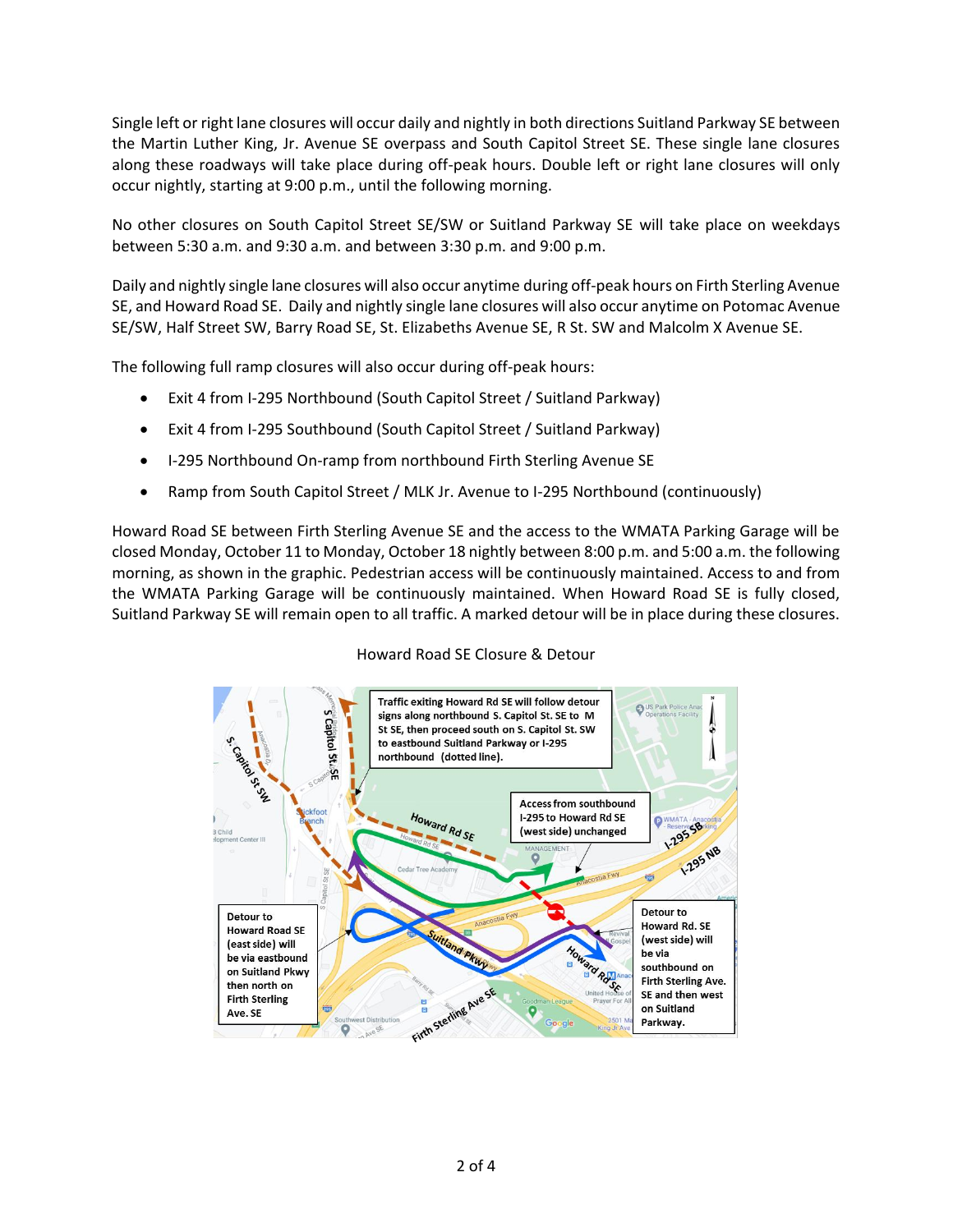Suitland Parkway SE between Firth Sterling Avenue SE and South Capitol Street SE will be closed Saturday, October 16 between 5:00 a.m. and 9:00 p.m. as shown in the graphic. This will include the closure of Exit 4A from I-295 Southbound to outbound Suitland Parkway SE and the restriction of left turns from the new Exit 4 from I-295 Northbound to Suitland Parkway SE and South Capitol Street SE. When Suitland Parkway SE is fully closed, Firth Sterling Avenue SE and South Capitol Street SE will remain open to all traffic. All lanes on Suitland Parkway SE will be open to traffic prior to the start of any full closure of Howard Road SE. A marked detour will be in place during these closures.



## Suitland Parkway Closure & Detour

These closures are required for construction activities associated with the following DDOT projects:

## **South Capitol Street Corridor Project - Frederick Douglass Memorial Bridge**

The South Capitol Street Corridor Project calls for replacing the Frederick Douglass Memorial Bridge and transforming related sections of the urban freeway into a beautiful scenic boulevard that increases pedestrian and vehicular safety, improves multimodal transportation options, increases community accessibility, and supports economic development on both sides of the Anacostia River.

## **I-295 / Malcolm X Avenue SE Interchange Improvement Project**

The multiple phases of this project include the reconstruction of the I-295 interchange with Malcolm X Avenue SE, including modified ramps and a new access roadway to the St. Elizabeths West Campus. The planned improvements will be made between Firth Sterling Avenue SE, on the north, and the South Capitol Street/Martin Luther King, Jr. Avenue SE intersection to the south. The project will provide